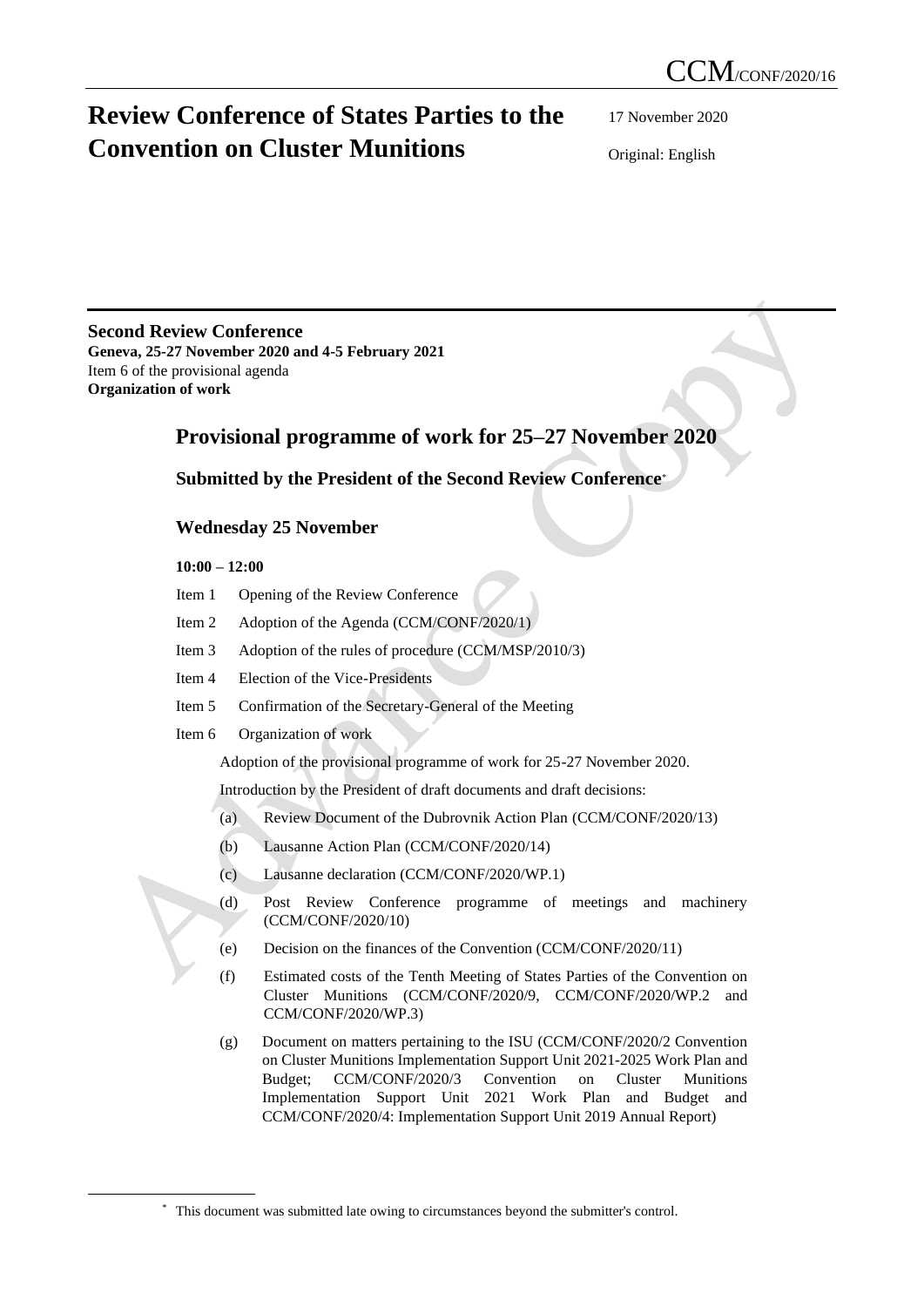#### **13:00 – 15:00**

Item 6 Organization of work (continued).

Informal presentations of extension requests under Article 3 and Article 4 (CCM/CONF/2020/5, CCM/CONF/2020/6, CCM/CONF/2020/7, CCM/CONF/2020/8 and CCM/CONF/2020/15)

#### **16:00 – 18:00**

Item 6 Organization of work (continued).

Informal presentations of extension requests under Article 3 and Article 4 (CCM/CONF/2020/5, CCM/CONF/2020/6, CCM/CONF/2020/7, CCM/CONF/2020/8 and CCM/CONF/2020/15)

- Item 8 Review of the operation and status of the Convention and other matters important for achieving the aims of the Convention.
	- (a) Universalization (CCM/CONF/2020/12)

## **Thursday 26 November**

#### **10:00 – 12:00**

- Item 8 Review of the operation and status of the Convention and other matters important for achieving the aims of the Convention (continued).
	- (a) Universalization (CCM/CONF/2020/12)
	- (b) Storage and stockpile destruction
	- (c) Clearance and destruction of cluster munition remnants and risk reduction education

#### **13:00 – 15:00**

- Item 8 Review of the operation and status of the Convention and other matters important for achieving the aims of the Convention (continued).
	- (a) Clearance and destruction of cluster munition remnants and risk reduction education
	- (b) Victim assistance
	- (c) International cooperation and assistance

#### **16:00 – 18:00**

- Item 8 Review of the operation and status of the Convention and other matters important for achieving the aims of the Convention (continued).
	- (a) International cooperation and assistance
	- (b) Transparency measures
	- (c) Compliance

## **Friday 27 November**

## **10:00 – 12:00**

- Item 8 Review of the operation and status of the Convention and other matters important for achieving the aims of the Convention (continued).
	- (a) Compliance
	- (b) National implementation measures